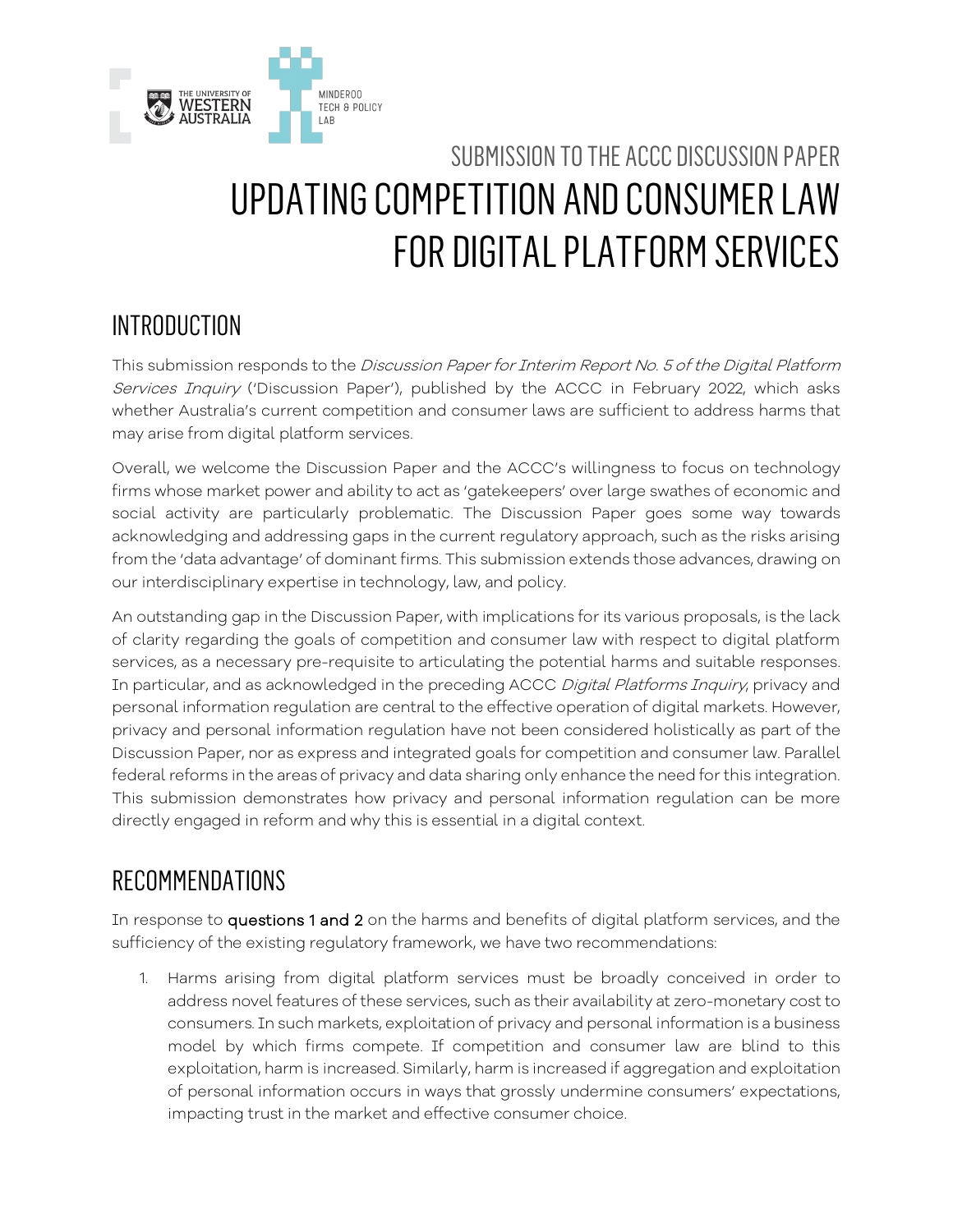2. The full range of harms that can arise through a 'data advantage' held by incumbents must be acknowledged in order to prevent an over-emphasis on the short-term efficiency gains of acquisitions, and an under-accounting for the harms of concentrated market power.

Regarding question 4 and the potential use of different regulatory tools from legislation to codes of practice to third-party access regimes, we recommend:

- 3. Specific duties and obligations of fairness should be explored for major digital platforms, to promote a fairer distribution of benefits in digital markets.
- 4. It would be productive for the ACCC to complement its focus on regulatory tools with leadership and reform proposals to ensure that regulatory authorities have adequate resources and coordination to ensure effective enforcement.

Regarding questions 8-10, which consider increasing or limiting data access to incumbents and competitors, we recommend:

- 5. 'Data' is too diffuse to serve as a meaningful regulatory target. Considerable contextual considerations apply to information, especially information about people.
- 6. We are confident that simply adopting a regulatory stance of *increasing* data access to more parties will not respond to the harms identified in the Inquiry. Instead, it gravely risks compounding harms to consumers and individuals and communities more broadly.
- 7. The Discussion Paper's sensitivity to data *limitation* measures reinforces the necessity of accounting for privacy and personal information regulation within the goals of competition and consumer law, rather than as distinct and isolated concerns.

Question 16 asks about increased transparency, though focuses exclusively on transparency to consumers. We recommend:

8. Where transparency is used to place a further burden on consumers to understand and take responsibility for how their information is used, then it is a tool that potentially increases harm. Instead, transparency should be geared to addressing the information asymmetry between technology firms and regulatory authorities, allowing the ACCC to have more information to take actions that contribute to fairer outcomes for competitors, consumers, and society as a whole.

### WHO WE ARE – UWA MINDEROO TECH & POLICY LAB

The UWA Minderoo Tech & Policy Lab is an independent, interdisciplinary research institute based at The University of Western Australia Law School. The Lab has expertise in technology law and governance, biomechanics and bioengineering, data analytics and machine learning, and augmented/virtual/extended reality technologies. This submission was led by Research Fellow Dr Hannah Smith, Lab Directors Associate Professors Julia Powles and Jacqueline Alderson, and Research Associate Noelle Martin.

The Lab is a core node in an international tech impact network focused on tackling lawlessness in the technology ecosystem, with partners including the Minderoo Centre for Technology and Democracy at the University of Cambridge, the Center for Critical Internet Inquiry at the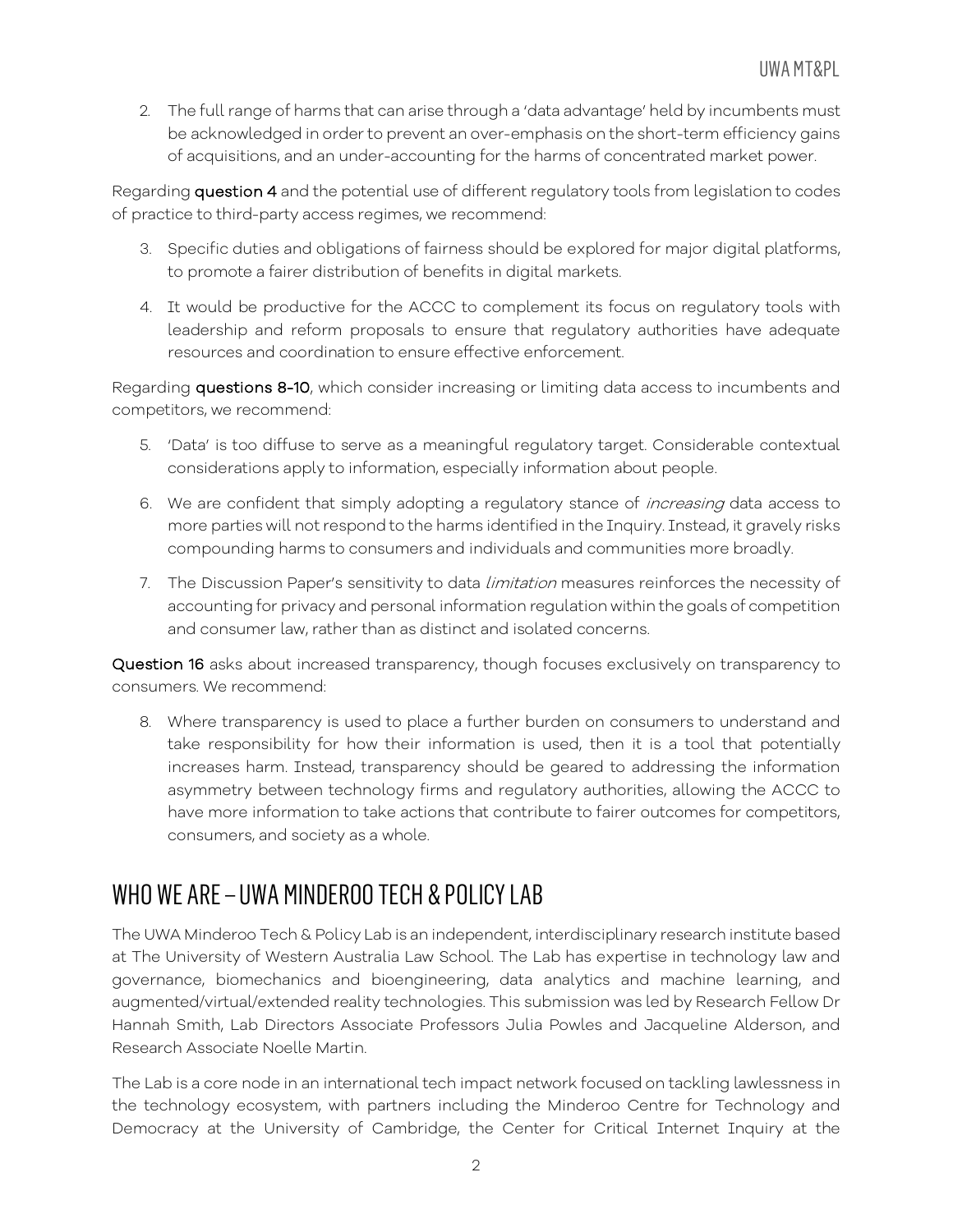University of California Los Angeles, and the AI Now Institute, which is currently advising the US Federal Trade Commission on competition and consumer law. One of the defining features of the Lab, as well as the broader network, is that we critically interrogate aspects of the technological and regulatory landscape that have a 'taken-for-granted' status, resisting the twin lures of techdeterminism and tech-optimism to ensure pro-public futures that work for everyone.

The Lab is supported by diverse funding, including a gift from Australian charity Minderoo Foundation. We maintain the highest standards of academic integrity and are committed to the autonomy and independence of our researchers to pursue work free of external influence.

# Q1-2: BENEFITS, HARMS & REGULATORY GAPS

#### Recommendation 1: Competition and consumer law must account for harms arising from privacy and personal information exploitation

Harms to privacy and personal information rights are a central consequence of the current digital economy, impacting markets for digital platform services and the interests of consumers in two key ways. First, where the business models of digital platform services are predicated on personal information extraction (active, passive, and inferred) and subsequent aggregation, without limit or consequence, this deprives privacy and personal information protection from becoming a basis of competition between firms. This is squarely a competition and consumer law concern. Second, where personal information is extracted, aggregated, and used in ways that undermine consumers' expectations, this comes at considerable cost to trust in the market and effective consumer choice.

The popularity of services such as DuckDuckGo, Signal, and Telegram demonstrate consumer interest in protecting privacy, and that firms can compete and differentiate on the basis of how consumer information is treated. Reducing this competition would reduce the quality of goods and services in the market.<sup>1</sup> This should be within the ACCC's purview, given its own findings in the *Digital Platforms Inquiry* that 36% of consumers incorrectly assume that the mere existence of a privacy policy prevents personal information being shared with third-parties.

The implication of many digital platform services being provided at zero-monetary cost to consumers is also squarely relevant to the ACCC, with substantial research demonstrating consumers' difficulties in assessing the true costs of such services, creating an imperative to be attentive to, and address harms arising from, aspects of consumer welfare not based upon price.

#### Recommendation 2: In acquisitions, don't overlook the long-term harms of a 'data advantage'

The current regulatory approach to acquisitions places too much emphasis on the short-term efficiency gains that can arise from increased data access, at the expense of the long-term implications for competition and consumer interests.<sup>2</sup> This is facilitated through the inappropriate bundling of many different types of information, from many different contexts, into the single

 $\overline{a}$ <sup>1</sup> O Lynskey, Considering Data Protection in Merger Control Proceedings (OECD Submission, 2018).

<sup>&</sup>lt;sup>2</sup> See generally J Kwoka, Squaring the Deal (2017); UK Digital Competition Expert Panel, Unlocking Digital Competition (2019).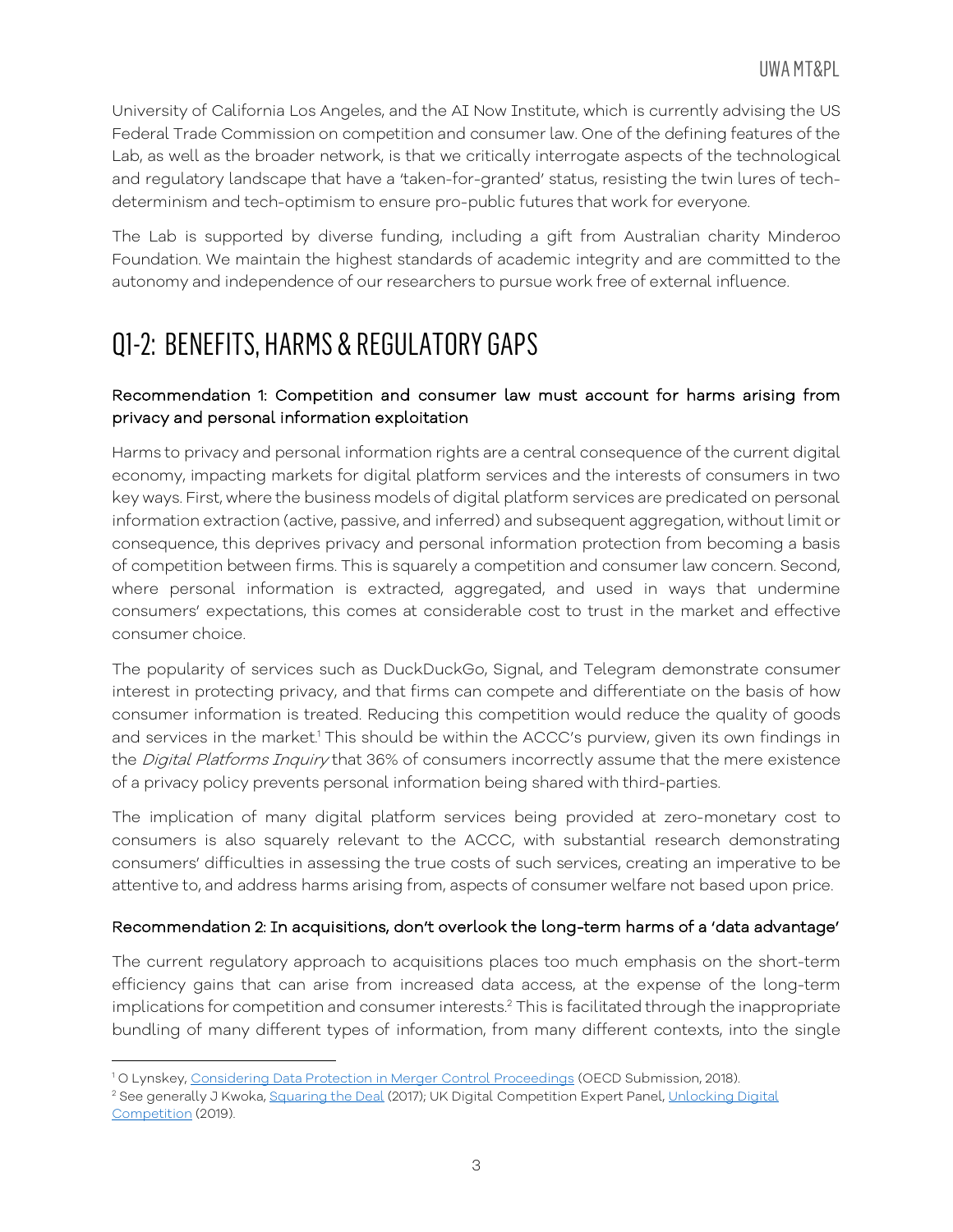framing of 'data', which is then treated as a purely commercial asset, rather than as something that may be representative of who we are as individuals and communities in ways that are deeply consequential. <sup>3</sup> Our recommendation 5 makes the argument that 'data' is too diffuse to serve as a meaningful regulatory target. Instead, we recommend focusing contextually on what information is involved,<sup>4</sup> and then adopting an approach that assesses the benefits and harms to consumers that arise from aggregating that specific information (including whether current privacy regimes even permit it), as well as the wider impacts that entrenching a data advantage has on the market.

The Google-DoubleClick acquisition demonstrates the deficiencies of the current approach. In clearing the acquisition, the US Federal Trade Commission only attended to the benefits of increased data access for internet publishers and advertisers. Consumers and new entrants were not considered. This meant that the benefits and harms of more targeted and personalised ads and services (including by potentially facilitating discrimination and exclusion), the entrenched dominance of the merged entity, and the significant barriers to entry that followed the acquisition, were not addressed. Another contemporary example is the Google-Fitbit acquisition, where the benefits that Google may potentially realise through mining Fitbit users' health information are contingent on ignoring the diverse privacy and personal information expectations of each consumer and on rewarding Google's data advantage with the opportunity to further that advantage in a new market where it has no efficacy, validity, or safety record.

Ultimately, the approach of furthering a data advantage through allowing incumbents to purchase competitors, nascent competitors, potential future competitors, and companies in adjacent markets, tends to encourage incremental improvements by the incumbent, rather than truly 'disruptive' innovation, $^5$  with negative implications for both competition and consumers. As noted by leading US technology law scholar Professor Frank Pasquale, inappropriate data access can lead to harms ranging from cascading disadvantages to 'disturbing' data uses.<sup>6</sup>

We agree with the ACCC that merger frameworks should be updated to assess the impact of acquiring competitors and the economies of scope generated by pooling data sets. As outlined above, we recommend that this should be accompanied by a sophisticated and granular approach to what 'data' is actually involved in any potential acquisition, as well as a consideration of the 'consumer' that encompasses both present and future consumers.7

# Q4: REGULATORY TOOLS

 $\overline{\phantom{a}}$ 

#### Recommendation 3: Duties and obligations of fairness for dominant digital platforms

Digital platforms can have tremendous influence over individuals' lives and the nation's vital interests in a way that falls wholly outside the scope of 'protecting consumers'.<sup>8</sup> To address this,

<sup>&</sup>lt;sup>3</sup> R Binns & E Bietti, <u>Dissolving Privacy, One Merger at a Time: Competition, Data, and Third Party Tracking (2020).<br><sup>4</sup> H Nissenbaum, *Privacy in Context* (Stanford University Press, 2009).</u>

<sup>&</sup>lt;sup>5</sup> SK Kamepalli, RG Rajan, and L Zingales, Kill Zone (2020).

<sup>6</sup> F Pasquale, The Generative Potential of Rights to Information Access in an Era of Digitized Judgment (2022).

<sup>7</sup> F Pasquale & M Cederblom, The New Antitrust: Realizing the Promise of Methodological Pluralism (2022).

<sup>&</sup>lt;sup>8</sup> K Sabeel Rahman, Democracy Against Domination (Oxford University Press, 2017); Lowry Institute, *Threats to* Australia's Vital Interests (2021).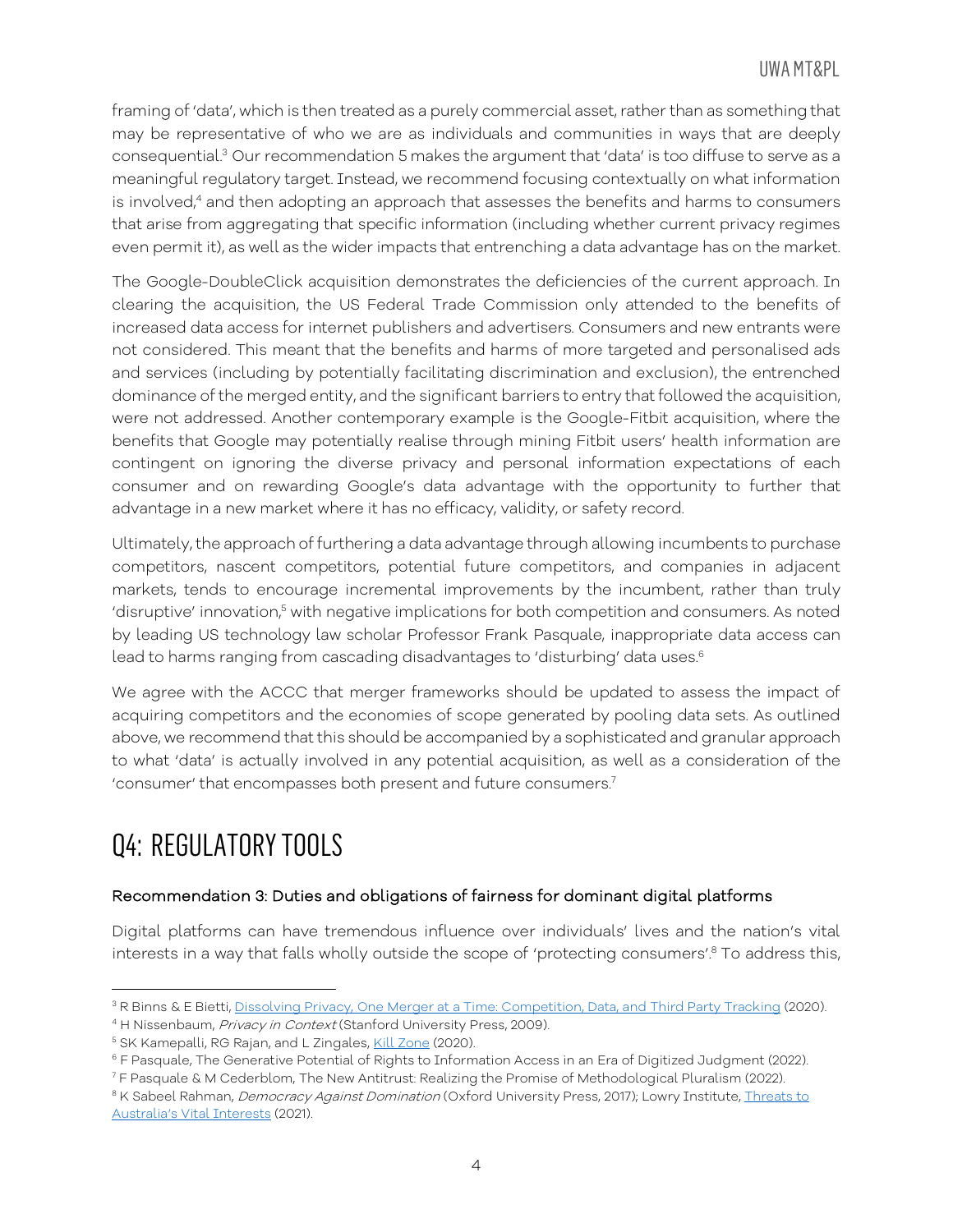various jurisdictions, such as the EU with 'gatekeepers' in the Digital Markets Act and the UK with 'strategic market status' firms, have been advancing reforms to place obligations and duties on digital platforms. In Australia, we recommend developing obligations and duties of fairness specifically for major digital platforms, addressed to proactively demonstrating that the appropriateness of their practices before they are permitted to operate, $9$  in order to promote a more fair distribution of benefits in digital markets. This could build on the News Media Bargaining Code, which allows the Treasurer to designate entities under the Code and address bargaining power imbalances. <sup>10</sup> Further duties and obligations could align well with the ACCC's desire to more proactively prevent potential harms. Further, experience with the Code suggests that the threat of designation might alone be enough to encourage compliance with the rules, without necessarily increasing the ACCC's workload.

A review of approaches in other fields suggest various ways forward to promote fairness, including: greater clarity regarding the collection or use of inferred or passively collected information; greater transparency regarding the algorithms used to target customers and set prices; the concept of 'unfair terms' within contract law to respond to power imbalances; the rules regarding product safety whereby a firm would have to demonstrate the 'safety' of their commercial activities; and the governance of 'buy now pay later firms', which may exploit consumer biases.

A promising approach is the use of proactive requirements on major digital platforms to demonstrate the appropriateness of their practices before they can operate in Australian markets.

#### Recommendation 4: The ACCC should advocate for sufficient resources and coordination for effective enforcement

Recognising the significant power and information asymmetries in digital markets, and the significant complexity and opacity surrounding the exploitation of privacy and personal information by digital platform services, regulatory authorities have an obligation to relieve consumers of the burden of navigating markets and take the lead in promoting the best outcomes. This can be done by ensuring that digital platforms are operating in an accountable manner, $<sup>11</sup>$ </sup> overcoming subsequent challenges occasioned by the sharing of distorted or partial information.12 Improvements in accountability could also help respond to the ACCC's concerns of falsepositives that create culture of 'default clearances' to the detriment of consumers.

A more joined-up approach between regulators, as has been modelled elsewhere,<sup>13</sup> could be part of the role played by the recently developed Australian Digital Platform Regulators Forum (DP-REG). <sup>14</sup> In its current form, DP-REG facilitates the sharing of information and expertise but does not alter members' regulatory powers, legislative functions, or responsibilities. We recommend strengthening regulators' capacity to respond to relevant harms, including perhaps through duties to consult and duties to cooperate, as are being explored in the UK. The ACCC has a long and fruitful history of collaboration and the ongoing utilisation of these relationships would be

l <sup>9</sup> F Pasquale & G Malgieri, 'From Transparency to Justification: Toward Ex Ante Accountability for AI' (2022).

<sup>&</sup>lt;sup>10</sup> Australian Communications and Media Authority, News Media and Digital Platforms Bargaining Code (2021). <sup>11</sup> Pasquale & Maglieri, above.

<sup>&</sup>lt;sup>12</sup> ACCC, Ex Post Review of ACCC Merger Decisions (2022).

<sup>&</sup>lt;sup>13</sup> See, for example, the Digital Clearing House in Europe and the UK's Digital Regulation Cooperation Forum. <sup>14</sup> Office of the Australian Information Commissioner, Addressing Online Harms Central to Digital Platform Regulators Forum (2022).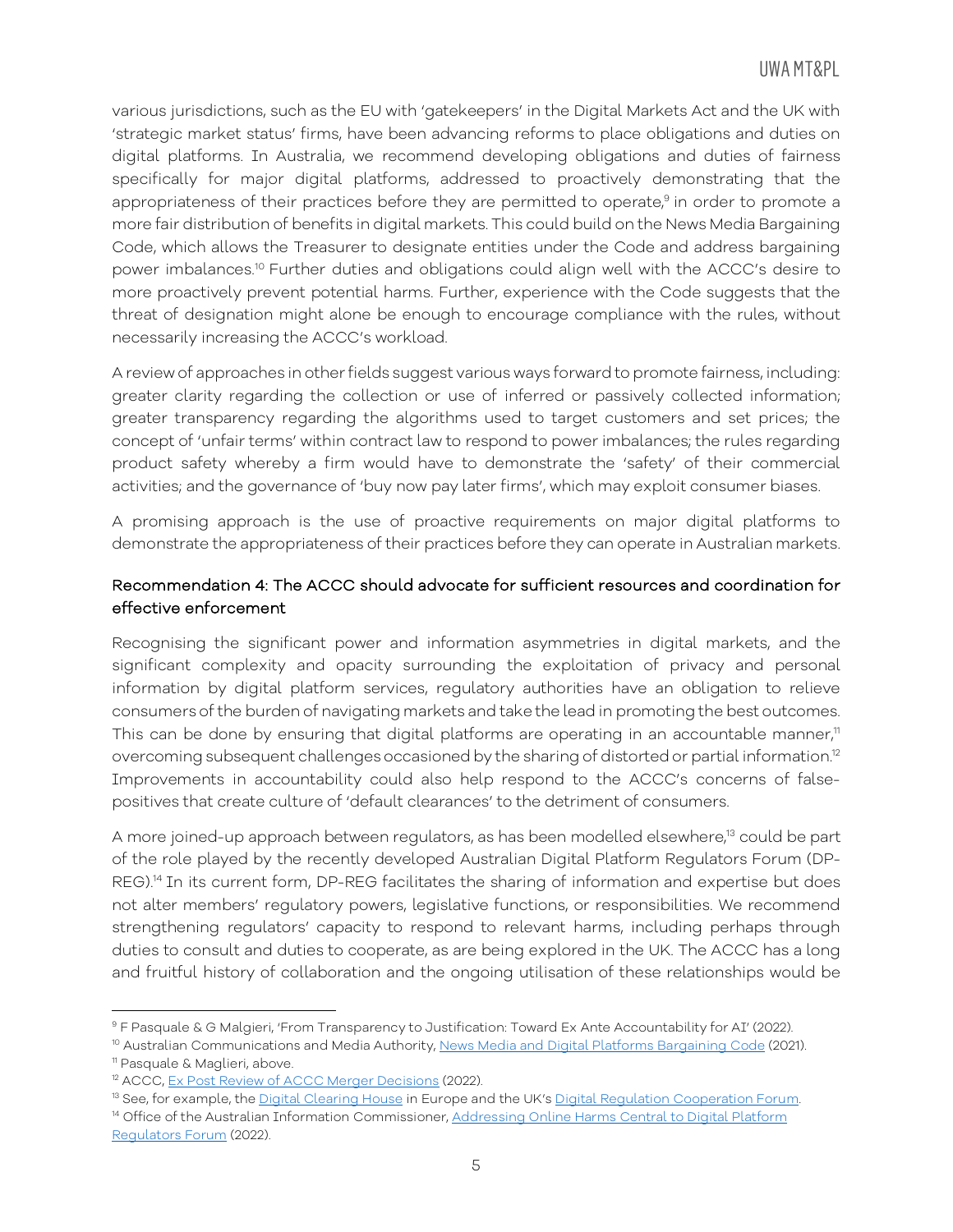highly beneficial. Whichever approach is taken, we strongly recommend a proactive response to hold platforms to account for harms that are reasonably foreseeable and, through the use of broad, cross-cutting principles, to future-proof the regulatory framework.

In order to support a proactive and effective regulatory response, it will be absolutely essential to have adequate resources, including time, finances, and personnel to investigate, monitor, and act. The ACCC has been hampered in its efforts to address the harms arising from acquisitions in digital markets by difficulties in accessing information both proactively, and in terms of reviewing subsequent promised efficiencies. This leads to our recommendation 8, regarding gearing transparency to regulators, rather than to consumers.

### Q8-10: 'DATA ADVANTAGE'

#### Recommendation 5: The ACCC must be more cognisant of the contextual considerations that apply to information (aka: 'data' is not the frame)

We are unconvinced that some of the measures proposed in the Discussion Paper can be described as pro-competition or pro-consumer responses to the identified harms. It remains unclear, for example, how increasing data access can be described as a pro-consumer remedy when it undermines consumers' expectations towards the collection, use, and sharing of their information. Further, the more that information is shared between different entities, the greater the risk that the information will be lost, hacked, or otherwise misused. When consumers are already concerned about their lack of control, it appears irrational to propose a measure that will further undermine consumers' abilities to choose how their information is used and shared.

We believe that one of the reasons for these measures appearing in a Discussion Paper that is otherwise sensitive to power imbalances and consumer harms is that the word 'data' is a distraction that deprives us from a contextual consideration of the underlying information that is involved. There is all the difference in the world between widening access to one's medical results, search queries, or (wisely) unsent emails, as opposed to environmental sensing data, the length of a field, or the depth of the ocean.

#### Recommendation 6: Increasing data access as a remedy will not respond the identified harms

The Discussion Paper raises the need to 'recalibrate' the interpretation and enforcement of competition law and consumer protection law. In this vein, some of the points concerning the risks of over- and under-enforcement apply to the risks relating to increasing data access. The harms arising from the finding of false-negatives in merger enforcement indicate that the costs of allowing too much data access justify a cautious regulatory approach.

We strongly disagree with the Discussion Paper's proposal of increasing data access as a potential remedy for addressing the data advantage held by incumbents. This approach is based on the flawed and unproven premise that it is only the lack of data held by competitors that produces poorly-functioning markets. Doing so overlooks the relevance of manifold other factors.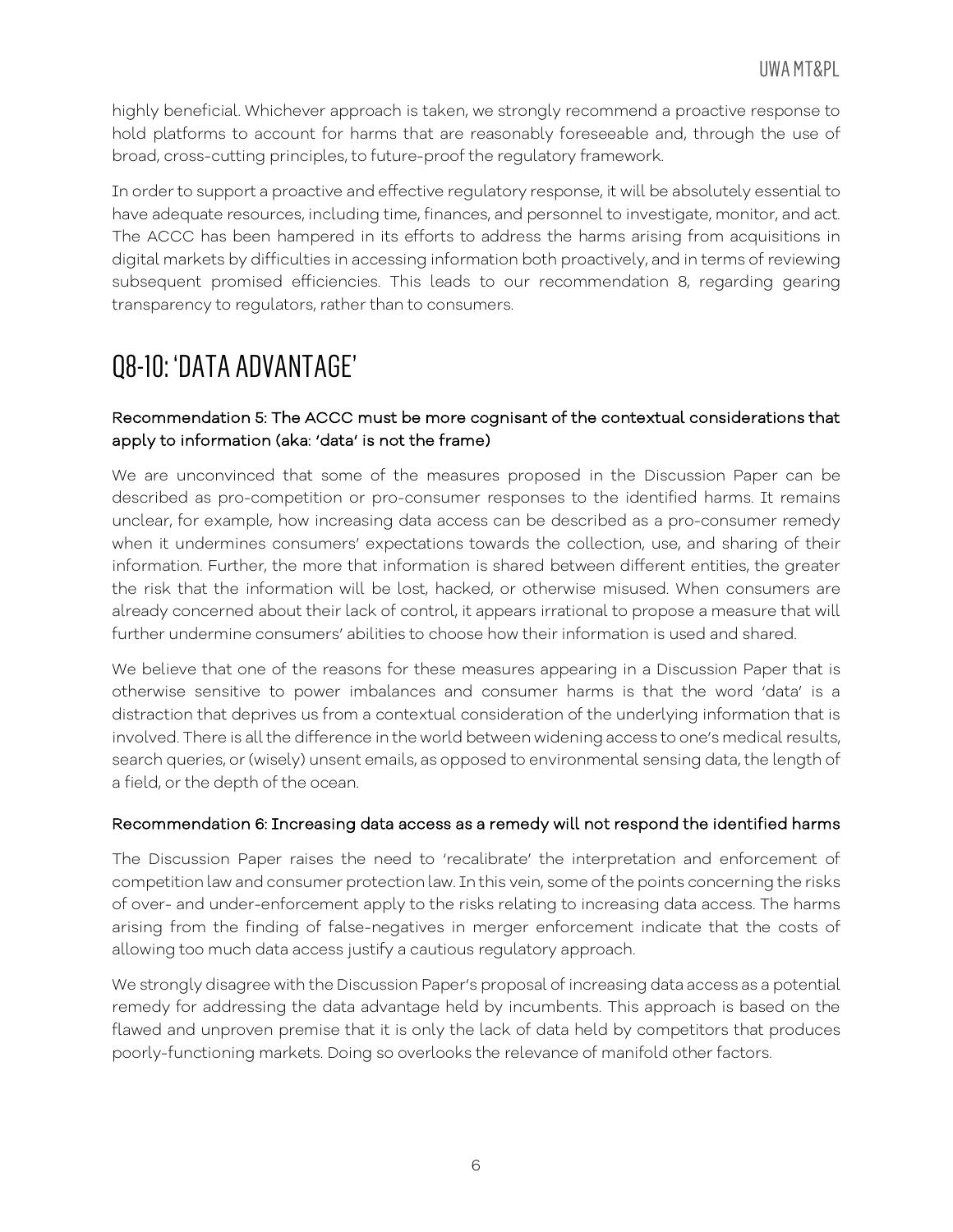Increased data access fails to respond to the existing network effects that have accrued to incumbent digital platforms, <sup>15</sup> and overlooks lock-in and the need for consumers to be persuaded to change service providers or use different products. The reliance upon consumer action also places an unreasonable burden on consumers to remedy deficiencies in market functioning. This point is particularly salient given that increasing data access does nothing to improve consumers' understandings of how their information may be used, and instead renders it more difficult and more complex, at scale. Such a regulatory response may be in the interests of industry, but it lacks significant spill-over benefits for consumers.<sup>16</sup>

Where concern about incumbents' data advantage stems even partially from concerns that they have not respected consumers' privacy and personal information protection expectations, it is unclear how the most appropriate solution would be to increase data access for other companies. The stark disconnect between competition and consumer law and privacy interests fostered by this proposed response overlooks the prominent role that privacy and personal information regulation play in protecting consumers and promoting competition.

#### Recommendation 7: Use data limitation to appropriately account for privacy and personal information regulation within the ACCC's remit

The ACCC references the possibilities of data minimisation as a response to the regulating the activities of the digital platform services, directly and productively acknowledging the role of tools associated with protecting privacy and personal information rights as relevant to competition and consumer law. We support the inclusion of this consideration and recommend its wider consideration in other aspects of the Digital Platform Services Inquiry going forward.

In an environment where personal information is used in increasingly unexpected ways; where decisions are justified by reference to complex, 'black box' algorithms; and where the activities of other individuals (known and unknown) can be used to infer information about ourselves, the lines drawn between privacy and personal information regulation, on the one hand, and competition and consumer law, on the other, becomes increasingly illusory.

Including privacy and personal information regulation as a critical element of protecting consumers and promoting competition will ensure that the ACCC is able to fulfil its stated goals.

# Q16: TRANSPARENCY

l

#### Recommendation 8: Use transparency to address existing information asymmetries – with a focus on regulators, rather than consumers

Digital platform services are characterised by a level of complexity and opacity that prevents consumers' abilities to make informed decisions and provide freely-given and informed consent. Increasing transparency, however, is not a silver bullet solution to the problems identified in the Discussion Paper. Rather than treating more information as an implicit good, more explicit

<sup>15</sup> ACCC, Digital Platforms Inquiry – Final Report (2019), 11.

<sup>&</sup>lt;sup>16</sup> OECD, Economic and Social Benefits of Data Access and Sharing (2019).